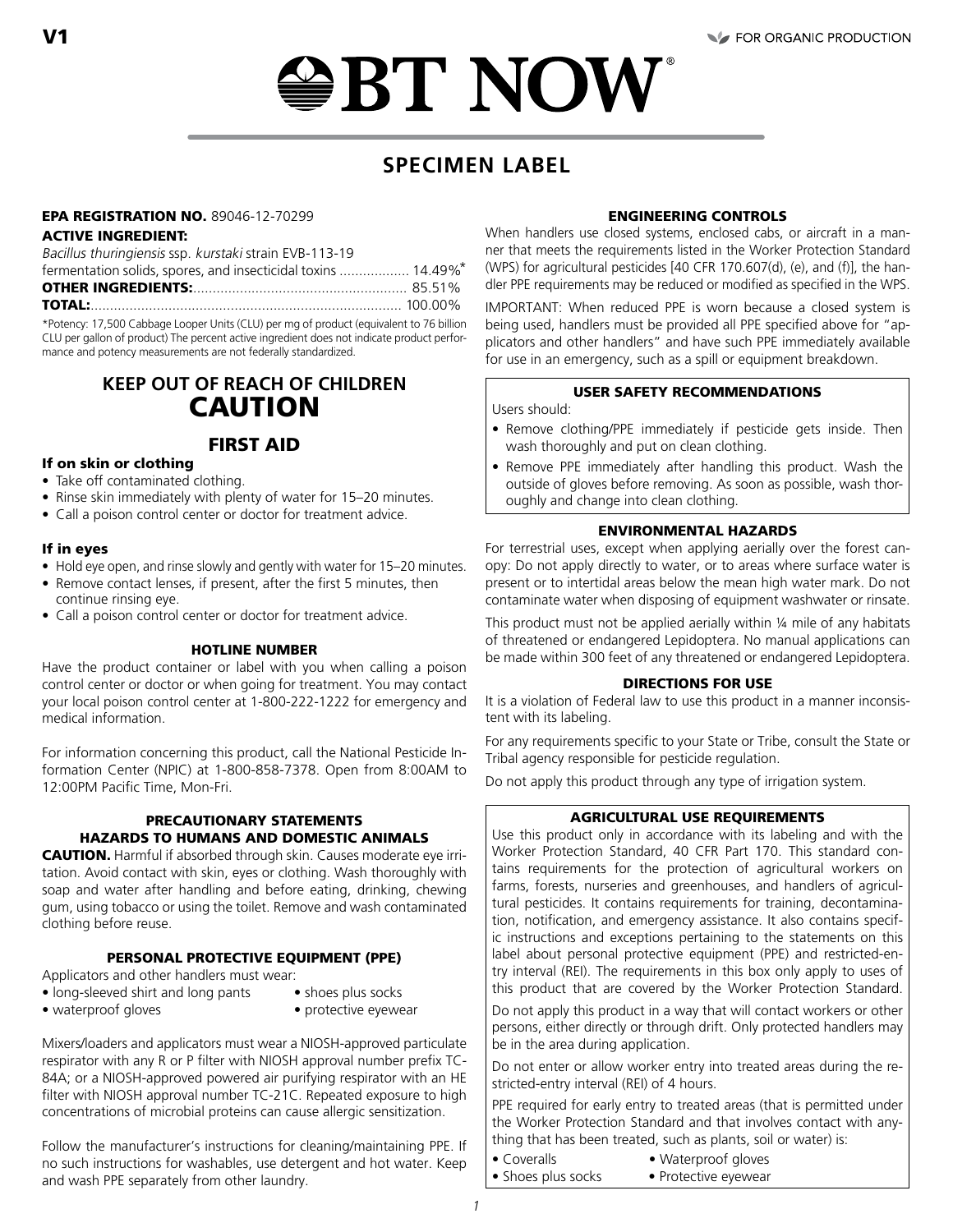#### NON-AGRICULTURAL USE REQUIREMENTS

The requirements in this box apply to uses of this product that are NOT within the scope of the Worker Protection Standard for agricultural pesticides (40 CFR Part 170). The WPS applies when this product is used to produce agricultural plants on farms, forests, nurseries, or greenhouses.

Keep unprotected persons out of treated areas until sprays have dried.

#### PRODUCT INFORMATION

BT NOW is a water-based formulation that may be applied undiluted or diluted with water. Dilute with minimal quantities of water to improve coverage. The amount of water needed per acre will depend upon crop size, weather, spray equipment, and local experience.

Avoiding spray drift at the application site is the responsibility of the applicator. The interaction of many equipment- and weather-related factors determines the potential for spray drift. The applicator and the grower/treatment coordinator are responsible for considering all of these factors when making decisions.

Make applications early in the morning, in the evening, or during overcast conditions for best results. Make sure to apply the product when there is little or no wind. Do not make early morning application if foliage is wet with dew to the point of runoff. Do not make applications when significant rainfall is imminent. BT NOW is more effective when rain is not forecasted within 24-48 hours following application. Dry weather will allow larvae to ingest a lethal quantity of spray deposits.

**MIXING:** Add the specified amount of BT NOW to the required amount of water in the spray tank. Agitate as necessary to maintain suspension.

DO NOT store spray mixture in spray equipment for more than 18 hours.

APPLICATION INSTRUCTIONS (OTHER THAN LAWN APPLICATIONS):

BT NOW is toxic to select species of Lepidopteran larvae. BT NOW must be ingested by susceptible larvae to be effective. Thorough coverage of target foliage where larvae are feeding is essential. Treat larvae when they are newly hatched and actively feeding. After ingestion, larvae cease feeding within a few hours and death occurs in 2-5 days.

Apply at first signs of infestation when larvae are small. Repeat applications, according to economic threshold, as necessary to maintain control. Thorough coverage of all foliage is essential. To improve wetting and distribution on difficult to wet foliage (e.g. crucifers), the addition of a wetting agent is recommended.

BT NOW may be applied up to and on the day of harvest.

Ground Application: Use specified amount of BT NOW in a minimum of 31.25 gallons of water per acre, depending on the type of equipment and crop. This minimum can be lower with ultra-low volume sprayers. Use diluted spray mixtures within an 18-hour period.

**Aerial Application:** Apply undiluted BT NOW with aerial equipment. Dilute with minimal quantities of water only when required to improve deposit. In the Western U.S., use a normal minimum of 5-10 gallons of water per acre; in the Eastern U.S., use a normal minimum of 2-3 gallons of water per acre. Best results can be expected when BT NOW is applied to dry foliage with calibrated aircraft capable of obtaining droplet sizes above 50 U.S. mesh (below 300 microns) and preferably in the range of 270-100 U.S. mesh (50-150 microns).

To dilute, fill the mix tank or plane hopper with the desired quantity of water. Start the mechanical or hydraulic agitation to provide moderate circulation before adding BT NOW. Add the specified amount of BT NOW to the tank or plane hopper and agitate until uniformly suspended. Continuous mixing is not necessary when using undiluted product.

| <u>FUN AUNILULIUNAL UJEJ.</u>                                                                                                                                                                                                                        |                                                                                                                                                                                                                                                                                                                                                                                   |                                      |
|------------------------------------------------------------------------------------------------------------------------------------------------------------------------------------------------------------------------------------------------------|-----------------------------------------------------------------------------------------------------------------------------------------------------------------------------------------------------------------------------------------------------------------------------------------------------------------------------------------------------------------------------------|--------------------------------------|
| <b>CROP</b>                                                                                                                                                                                                                                          | <b>TARGET PESTS</b>                                                                                                                                                                                                                                                                                                                                                               | <b>RATE OF BT NOW</b><br>(PINT/ACRE) |
| <b>NONGRASS ANIMAL FEEDS (FORAGE, FODDER, STRAW AND HAY)</b>                                                                                                                                                                                         |                                                                                                                                                                                                                                                                                                                                                                                   |                                      |
| Crop group 18<br>Alfalfa and Other Nongrass<br>Animal Feeds                                                                                                                                                                                          | Armyworm <sup>1</sup>                                                                                                                                                                                                                                                                                                                                                             | $1.0 - 3.5$                          |
|                                                                                                                                                                                                                                                      | Alfalfa Caterpillar Loopers, European Skipper (Essex Skipper), Loopers                                                                                                                                                                                                                                                                                                            | $1.0 - 2.0$                          |
| <b>FRUITS AND NUTS</b>                                                                                                                                                                                                                               |                                                                                                                                                                                                                                                                                                                                                                                   |                                      |
| Crop groups 11 and 12<br><b>Pome and Stone Fruits</b><br>such as: Apples, Pears, Quince,<br>Prunes, Apricots, Cherries,<br>Nectarines, Peaches, Plums<br><b>Crop group 14 Tree Nuts</b><br>such as: Almonds, Filberts,<br>Chestnuts, Walnuts, Pecans | Pandemis Leafroller? European Grapevine Moth! Hickory Shuckworm                                                                                                                                                                                                                                                                                                                   | $0.8 - 3.1$                          |
|                                                                                                                                                                                                                                                      | Citrus Cutworm, Navel Orangeworm, Redhumped Caterpillar, Tent Cater-<br>pillar, Omnivorous Leafroller? Tortrix Moth, Cankerworm, Peach Twig Borer,<br>Fruittree Leafroller? Gypsy Moth, Tufted Apple Budmoth, Fall Webworm,<br>Variegated Leafroller? Redbanded Leafroller? Walnut Caterpillar, Codling<br>Moth, Cutworms, Filbert Leafroller? Oblique Banded Leafroller? Canker- | $1.0 - 3.5$                          |
|                                                                                                                                                                                                                                                      | worms, Fruitworms? Oriental Fruit Moth                                                                                                                                                                                                                                                                                                                                            |                                      |
|                                                                                                                                                                                                                                                      | Winter Moth (Apples only)                                                                                                                                                                                                                                                                                                                                                         | 0.4                                  |
| <b>Crop group 10-10 Citrus Fruits</b><br>such as: Oranges, Lemons,<br>Limes, Grapefruit                                                                                                                                                              | Orangedog                                                                                                                                                                                                                                                                                                                                                                         | $0.5 - 2.0$                          |
|                                                                                                                                                                                                                                                      | Fruittree Leafroller? Citrus Cutworm                                                                                                                                                                                                                                                                                                                                              | $1.0 - 3.5$                          |
|                                                                                                                                                                                                                                                      | Amorbia <sup>3</sup>                                                                                                                                                                                                                                                                                                                                                              | $2.0 - 2.5$                          |
| Crop group 13-07<br><b>Small Fruits and Berries</b><br>such as: Blackberries, Currants,<br>Grapes, Raspberries, Strawberries,<br>Cranberries (Except Highbush<br>Blueberries and Kiwifruit)                                                          | Light Brown Apple Moth                                                                                                                                                                                                                                                                                                                                                            | 2.75                                 |
|                                                                                                                                                                                                                                                      | Gypsy Moth, Blueberry Leafroller? Loopers, Fruittree Leafroller? Grape Berry<br>Moth, <sup>4</sup> Oblique Banded Leafroller, <sup>2</sup> Achema Sphinx Moth (Hornworm)                                                                                                                                                                                                          | $1.0 - 2.0$                          |
|                                                                                                                                                                                                                                                      | Green and Brown Spanworm                                                                                                                                                                                                                                                                                                                                                          | $0.4 - 0.8$                          |
|                                                                                                                                                                                                                                                      | Bagworms <sup>5</sup>                                                                                                                                                                                                                                                                                                                                                             | 1.5                                  |
|                                                                                                                                                                                                                                                      | White Marked Tussock Moth <sup>6</sup>                                                                                                                                                                                                                                                                                                                                            | 2.2                                  |
|                                                                                                                                                                                                                                                      | Pandemis Leafroller <sup>2</sup>                                                                                                                                                                                                                                                                                                                                                  | $1.0 - 3.5$                          |
|                                                                                                                                                                                                                                                      | Tobacco Budworm                                                                                                                                                                                                                                                                                                                                                                   | 3.5                                  |
|                                                                                                                                                                                                                                                      | Cherry Fruitworm? Green Fruitworm <sup>2</sup>                                                                                                                                                                                                                                                                                                                                    | $0.5 - 1.0$                          |

## FOR AGRICULTURAL USES: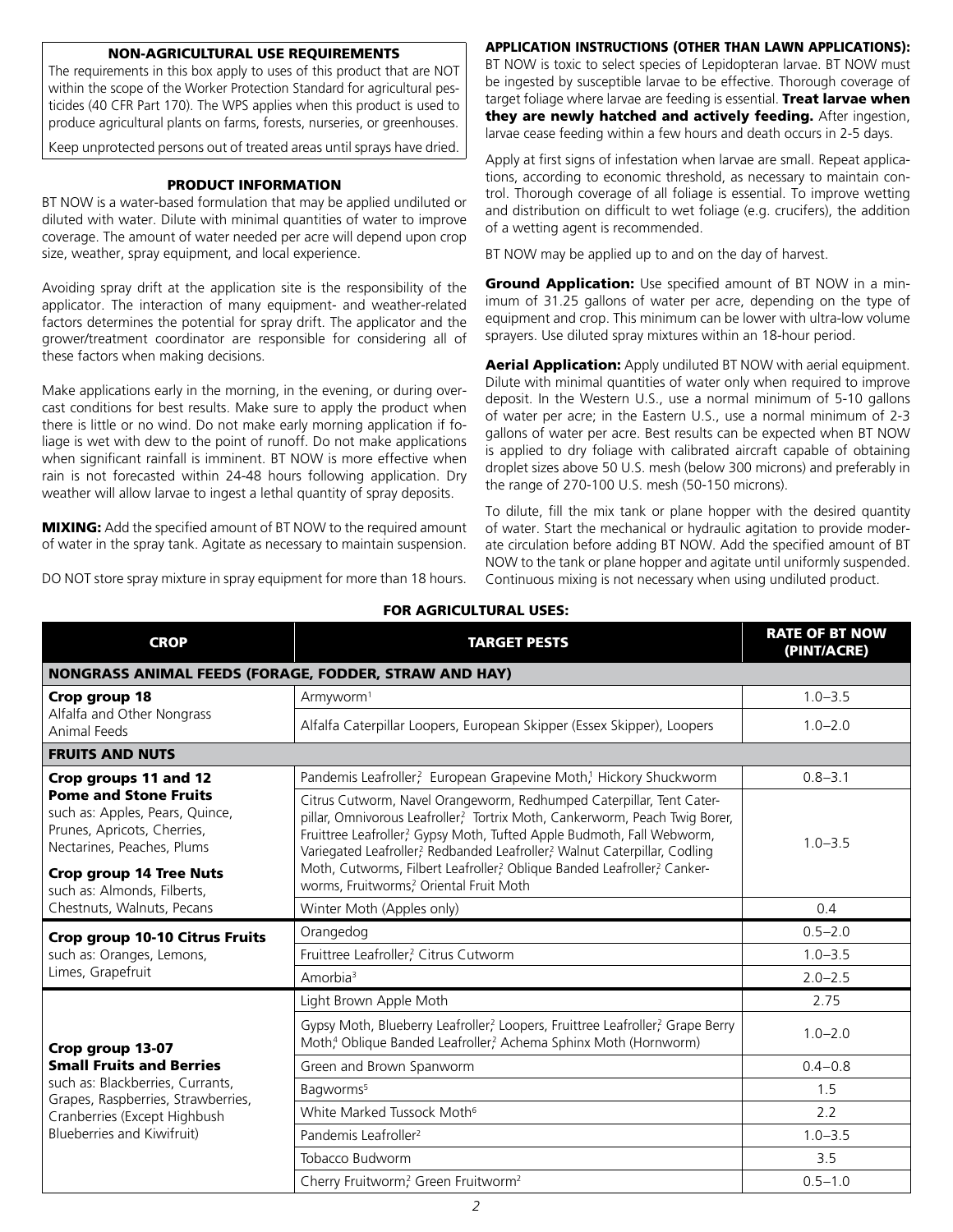| <b>CROP</b>                                                                                                                                                                                                                             | <b>TARGET PESTS</b>                                                                                                                         | <b>RATE OF BT NOW</b><br>(PINT/ACRE) |
|-----------------------------------------------------------------------------------------------------------------------------------------------------------------------------------------------------------------------------------------|---------------------------------------------------------------------------------------------------------------------------------------------|--------------------------------------|
| <b>FRUITS AND NUTS (CONTINUED)</b>                                                                                                                                                                                                      |                                                                                                                                             |                                      |
| Crop group 13-07 (continued)<br><b>Small Fruits and Berries</b><br>such as: Blackberries, Currants, Grapes,                                                                                                                             | Grape Leafroller, Grapeleaf Skeletonizer, Omnivorous Leafroller?<br>Orange Tortrix, Saltmarsh Caterpillar                                   | $1.0 - 2.5$                          |
| Raspberries, Strawberries, Cranberries (Ex-<br>cept Highbush Blueberries and Kiwifruit)                                                                                                                                                 | Grape Leaffolder, Roughskinned Cutworm                                                                                                      | $0.8 - 1.5$                          |
| Lowbush Blueberries <sup>8</sup>                                                                                                                                                                                                        | Blueberry Spanworm (Itame argillacearia), Chainspotted Geometer (Cingilia<br>catenaria), Rannoch Looper (Itame brunneata)                   | $0.4 - 0.8$                          |
| Highbush Blueberries <sup>9</sup>                                                                                                                                                                                                       | Cranberry Fruitworm, Cherry Fruitworm <sup>2</sup>                                                                                          | $0.8 - 1.5$                          |
| <b>OTHER FRUITS</b>                                                                                                                                                                                                                     |                                                                                                                                             |                                      |
| Bananas                                                                                                                                                                                                                                 | Banana Skipper                                                                                                                              | $1.0 - 2.0$                          |
| <b>Crop group 24 Tropical and</b><br><b>Subtropical Fruits (Inedible Peel)</b><br>such as: Sugar Apples, Dragon Fruit,<br>Lychee, Passionfruit, Prickly Pear<br>(Except Avocadoes, Bananas, Persim-<br>mons, Pineapple and Pomegranate) | Hornworms, Leafrollers? Loopers, Omnivorous Looper                                                                                          | $1.0 - 3.5$                          |
| Kiwifruit                                                                                                                                                                                                                               | Omnivorous Leafroller <sup>2</sup>                                                                                                          | $1.0 - 3.5$                          |
| Pineapple                                                                                                                                                                                                                               | Batrachedra comosae (Hodges), Thecla basilides (Geyr)                                                                                       | $0.5 - 1.0$                          |
| <b>VEGETABLES AND COLE CROPS</b>                                                                                                                                                                                                        |                                                                                                                                             |                                      |
| Crop group 1                                                                                                                                                                                                                            | Diamondback Moth, Imported Cabbageworm, Green Cloverworm                                                                                    | $0.50 - 2.00$                        |
| <b>Root &amp; Tuber Vegetables</b>                                                                                                                                                                                                      | Hornworms                                                                                                                                   | $0.25 - 2.00$                        |
| Crop group 2                                                                                                                                                                                                                            | Cutworms, Loopers, Webworms, Saltmarsh Caterpillar, Omnivorous Leafroller <sup>2</sup>                                                      | $1.00 - 2.00$                        |
| <b>Leaves of Root &amp; Tuber Vegetables</b>                                                                                                                                                                                            | Armyworm <sup>1</sup>                                                                                                                       | $1.00 - 3.50$                        |
| such as: Beets, Carrots, Horseradish,<br>Radish, Potatoes, Sweet Potatoes,                                                                                                                                                              | European Corn Borer                                                                                                                         | $2.00 - 2.50$                        |
| Turnips, Sugar Beets                                                                                                                                                                                                                    | Alfalfa Caterpillar                                                                                                                         | $0.25 - 0.50$                        |
|                                                                                                                                                                                                                                         | Saltmarsh Caterpillar, Omnivorous Leafroller? Cutworms, Webworms                                                                            | $1.00 - 2.00$                        |
|                                                                                                                                                                                                                                         | Hornworms                                                                                                                                   | $0.25 - 2.00$                        |
|                                                                                                                                                                                                                                         | Leek Moth <sup>10</sup>                                                                                                                     | $0.80 - 1.50$                        |
| Crop group 3-07 Bulb Vegetables                                                                                                                                                                                                         | Imported Cabbageworm, Green Cloverworm, Loopers                                                                                             | $0.50 - 2.00$                        |
| such as: Garlic, Leeks, Onions, Shallots                                                                                                                                                                                                | Armyworm <sup>1</sup>                                                                                                                       | $1.0 - 3.5$                          |
|                                                                                                                                                                                                                                         | Diamondback Moth                                                                                                                            | $0.50 - 1.00$                        |
|                                                                                                                                                                                                                                         | European Corn Borer                                                                                                                         | $2.00 - 2.50$                        |
|                                                                                                                                                                                                                                         | Corn Earworm, Cotton Bollworm, Tomato Fruitworm (Helicoverpa zea), <sup>12</sup><br>Tobacco Budworm (Heliothis virescens)                   | 2.00                                 |
|                                                                                                                                                                                                                                         | Imported Cabbageworm, Loopers, Diamondback Moth, Green Cloverworm                                                                           | $0.50 - 2.00$                        |
|                                                                                                                                                                                                                                         | <b>Hornworms</b>                                                                                                                            | $0.25 - 2.00$                        |
| Crop group 8-10<br><b>Fruiting Vegetables</b>                                                                                                                                                                                           | Cutworms, Loopers, Webworms, Saltmarsh Caterpillar, Tomato Fruitworm<br>(Helicoverpa zea), <sup>12</sup> Omnivorous Leafroller <sup>2</sup> | $1.00 - 2.00$                        |
| such as: Eggplant, Peppers, Tomatoes                                                                                                                                                                                                    | Armyworm <sup>1</sup>                                                                                                                       | $1.00 - 3.50$                        |
|                                                                                                                                                                                                                                         | European Corn Borer <sup>11</sup>                                                                                                           | $2.00 - 2.50$                        |
|                                                                                                                                                                                                                                         | Pinworm                                                                                                                                     | $1.50 - 3.50$                        |
|                                                                                                                                                                                                                                         | Diamondback Moth, Loopers                                                                                                                   | $0.50 - 2.0$                         |
|                                                                                                                                                                                                                                         | Hornworms                                                                                                                                   | $0.25 - 1.00$                        |
| <b>Crop group 6 Legume Vegetables</b><br><b>Crop group 7 Foliage of Legume</b><br><b>Vegetables</b><br>such as: Lentils, Peas, Beans, Soybeans                                                                                          | Podworms, Imported Cabbageworm, Green Cloverworm,<br>Saltmarsh Caterpillar, Soybean Loopers, Velvetbean Caterpillar                         | $1.00 - 2.00$                        |
|                                                                                                                                                                                                                                         | Armyworm <sup>1</sup>                                                                                                                       | $1.00 - 3.50$                        |
|                                                                                                                                                                                                                                         | European Corn Borer <sup>11</sup>                                                                                                           | $2.00 - 2.50$                        |
|                                                                                                                                                                                                                                         | Cutworm                                                                                                                                     | $1.00 - 2.50$                        |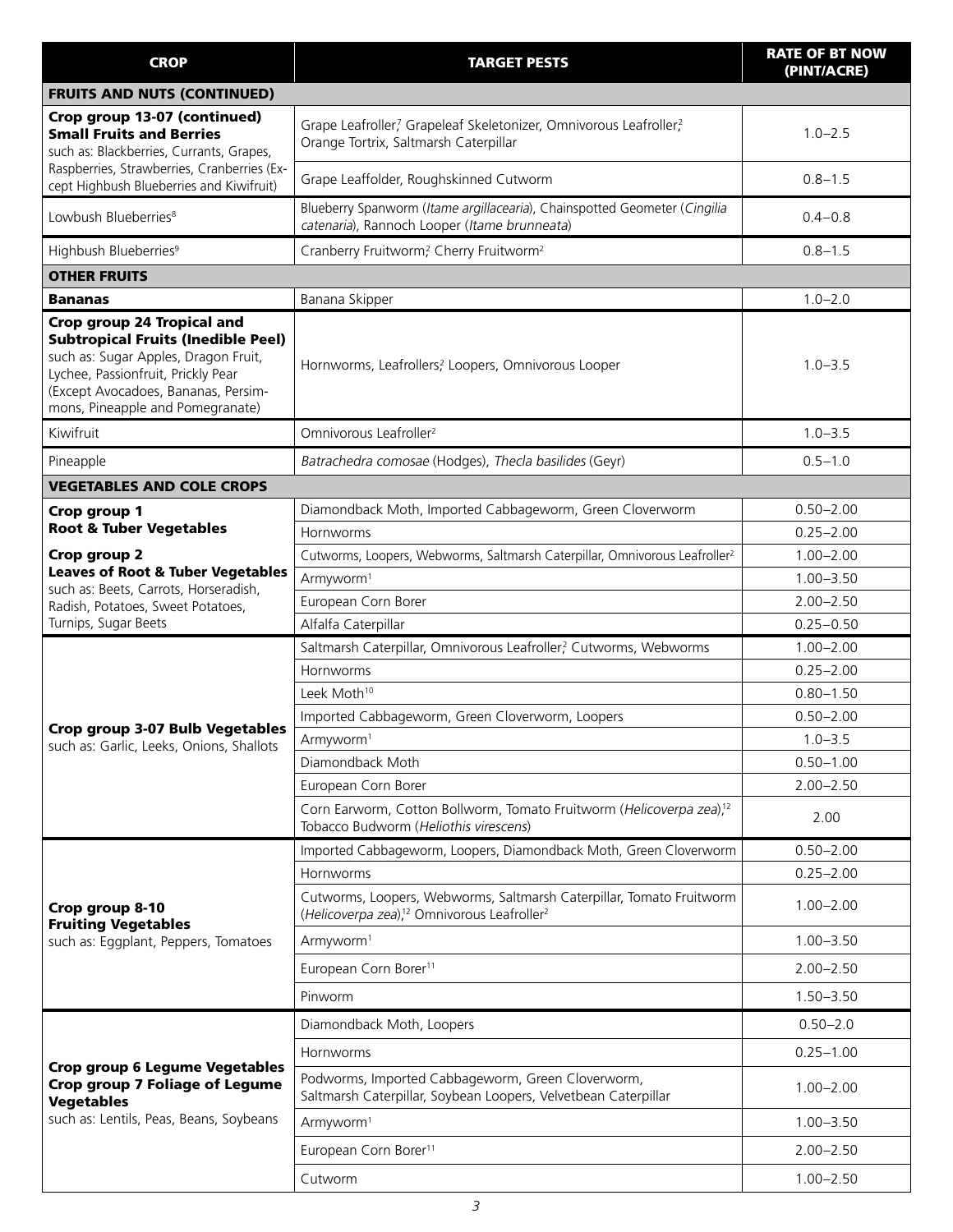| <b>CROP</b>                                                                      | <b>TARGET PESTS</b>                                                                                                                 | <b>RATE OF BT NOW</b><br>(PINT/ACRE) |
|----------------------------------------------------------------------------------|-------------------------------------------------------------------------------------------------------------------------------------|--------------------------------------|
| <b>VEGETABLES AND COLE CROPS (CONTINUED)</b>                                     |                                                                                                                                     |                                      |
| <b>Crop group 4 Leafy Vegetables</b><br>(Except Brassica Vegetables)             | Hornworms                                                                                                                           | $0.25 - 2.00$                        |
| such as: Lettuce, Spinach, Celery,                                               | Webworms, Loopers, Cutworms, Saltmarsh Caterpillar, Omnivorous Leafroller <sup>2</sup>                                              | $1.00 - 2.00$                        |
| Endive, Parsley<br>Crop group 5 Brassica (Cole)                                  | Diamondback Moth, Imported Cabbageworm, Green Cloverworm                                                                            | $0.50 - 2.00$                        |
| <b>Leafy Vegetables</b>                                                          | Armyworm <sup>1</sup>                                                                                                               | $1.00 - 3.50$                        |
| such as: Broccoli, Brussels Sprouts,<br>Cabbage, Cauliflower, Collards, Kohlrabi | European Corn Borer                                                                                                                 | $2.00 - 2.50$                        |
| <b>Crop group 9 Cucurbit Vegetables</b>                                          | Imported Cabbageworm, Green Cloverworm, Diamondback Moth, Loopers,<br>Saltmarsh Caterpillar, Melonworm Pickleworm, Rindworm Complex | $0.50 - 2.00$                        |
| such as: Cucumbers, Melons, Pumpkins,                                            | Armyworm <sup>1</sup>                                                                                                               | $1.00 - 3.50$                        |
| Squash, Watermelon                                                               | European Corn Borer                                                                                                                 | $2.00 - 2.50$                        |
|                                                                                  | <b>Hornworms</b>                                                                                                                    | $0.25 - 1.00$                        |
| <b>OTHER VEGETABLES</b>                                                          |                                                                                                                                     |                                      |
| <b>Artichokes</b>                                                                | Artichoke Plume Moth, Armyworm <sup>1</sup>                                                                                         | $1.00 - 2.50$                        |
|                                                                                  | Loopers                                                                                                                             | $0.50 - 2.50$                        |
|                                                                                  | Armyworm <sup>1</sup>                                                                                                               | $1.00 - 3.50$                        |
| <b>Asparagus</b>                                                                 | Diamondback Moth, Green Cloverworm, Imported Cabbageworm                                                                            | $0.50 - 1.00$                        |
|                                                                                  | Loopers                                                                                                                             | $0.50 - 2.00$                        |
| <b>Malanga</b>                                                                   | Armyworm <sup>1</sup>                                                                                                               | $1.00 - 3.50$                        |
|                                                                                  | Saltmarsh Caterpillar                                                                                                               | $1.00 - 2.00$                        |
|                                                                                  | Loopers, Diamondback Moth                                                                                                           | $0.50 - 1.70$                        |
|                                                                                  | Armyworm <sup>1</sup>                                                                                                               | $1.00 - 3.50$                        |
| <b>Watercress</b>                                                                | Green Cloverworm, Imported Cabbageworm                                                                                              | $0.50 - 1.00$                        |
|                                                                                  | Saltmarsh Caterpillar                                                                                                               | $1.00 - 2.00$                        |
|                                                                                  | European Corn Borer                                                                                                                 | $2.00 - 2.50$                        |
| <b>HERBS, SPICES, MINTS</b>                                                      |                                                                                                                                     |                                      |
|                                                                                  | Loopers <sup>13</sup>                                                                                                               | $0.50 - 2.00$                        |
| Crop group 19                                                                    | Diamondback Moth, Green Cloverworm, Imported Cabbageworm                                                                            | $0.50 - 1.00$                        |
| <b>Herbs &amp; Spices</b>                                                        | Armyworm <sup>1</sup>                                                                                                               | $1.00 - 3.50$                        |
| such as: Basil, Dill, Oregano,<br>Thyme, Peppermint                              | European Corn Borer                                                                                                                 | $2.00 - 2.50$                        |
|                                                                                  | Saltmarsh Caterpillar                                                                                                               | $0.80 - 1.50$                        |
| <b>OTHER CROPS</b>                                                               |                                                                                                                                     |                                      |
|                                                                                  | Loopers                                                                                                                             | $2.00 - 2.50$                        |
| <b>Avocados</b>                                                                  | Orange Tortrix, Omnivorous Leafroller? Omnivorous Looper Spanworm,<br>Amorbia <sup>3</sup>                                          | $1.00 - 3.50$                        |
|                                                                                  | Cutworms                                                                                                                            | $1.00 - 2.50$                        |
|                                                                                  | Armyworm <sup>1</sup>                                                                                                               | $1.00 - 3.50$                        |
|                                                                                  | Loopers, Saltmarsh Caterpillar                                                                                                      | $1.00 - 2.00$                        |
| <b>Rice</b>                                                                      | Green Cloverworm, Velvetbean Caterpillar                                                                                            | $0.50 - 1.00$                        |
|                                                                                  | Corn Earworm, Cotton Bollworm (Helicoverpa zea), <sup>12</sup><br>Tobacco Budworm (Heliothis virescens)                             | 2.00                                 |
| <b>Cotton</b>                                                                    | Cotton Leaf Perforator, Cotton Leafworm, Saltmarsh Caterpillar, Loopers                                                             | $1.0 - 2.0$                          |
|                                                                                  | Armyworm, <sup>1</sup> Cotton Bollworm, <sup>15</sup> Tobacco Budworm <sup>15</sup>                                                 | $1.0 - 3.5$                          |
| <b>Canola/Rapeseed</b>                                                           | Diamondback Moth                                                                                                                    | $0.50 - 1.00$                        |
|                                                                                  | Loopers                                                                                                                             | $1.00 - 2.00$                        |
|                                                                                  | Armyworm <sup>1</sup> Corn Earworm, Cotton Bollworm (Helicoverpa zea), <sup>12</sup><br>Tobacco Budworm (Heliothis virescens)       | $1.00 - 3.50$                        |
| <b>Crop group 15 Cereal Grains</b>                                               | Armyworm <sup>1</sup>                                                                                                               | $1.00 - 3.50$                        |
| such as: Barley, Millet, Oats, Rye, Wheat                                        | Loopers                                                                                                                             | $1.00 - 2.00$                        |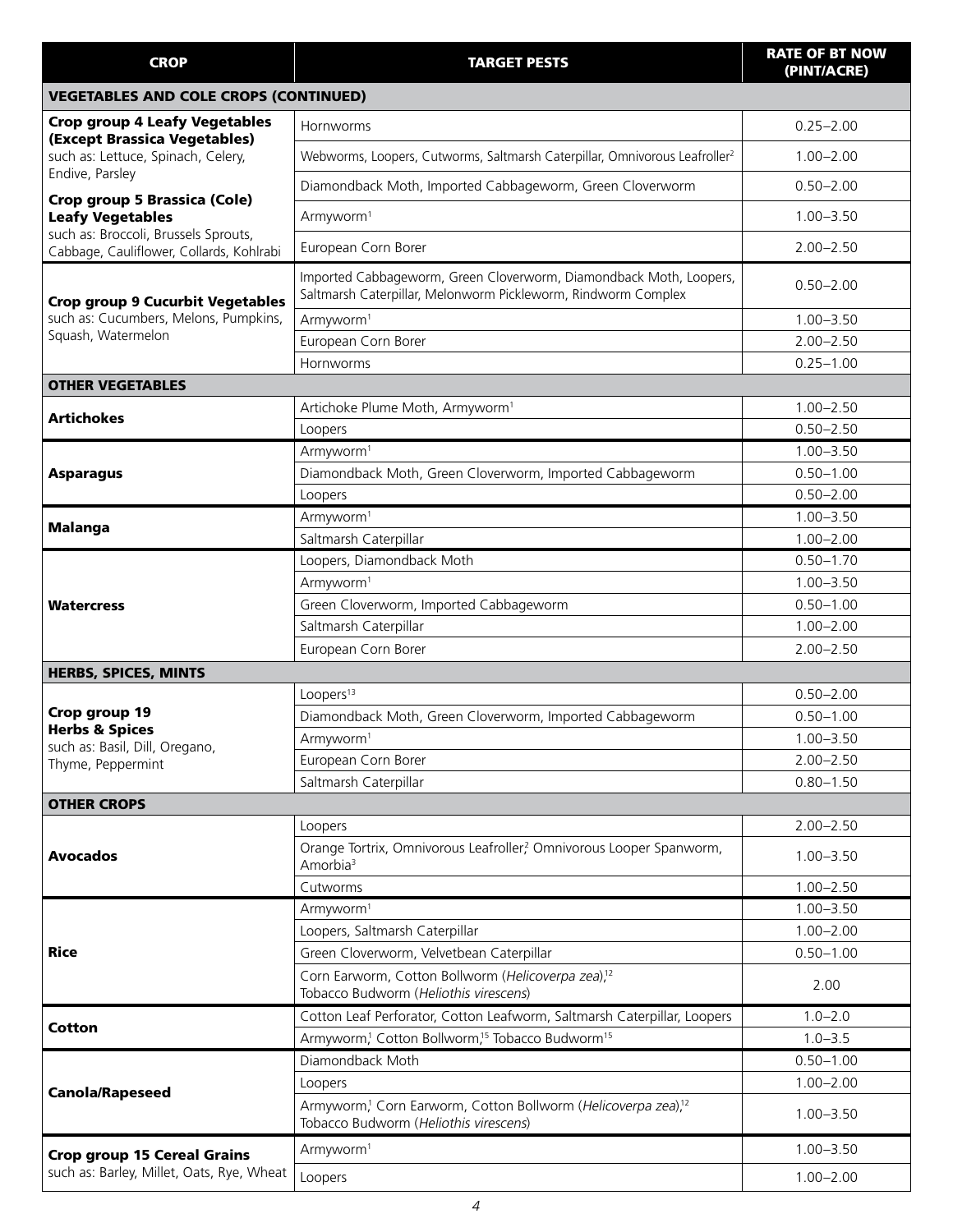| <b>CROP</b>                                                                                                                                                                                                        | <b>TARGET PESTS</b>                                                                                                                                | <b>RATE OF BT NOW</b><br>(PINT/ACRE) |
|--------------------------------------------------------------------------------------------------------------------------------------------------------------------------------------------------------------------|----------------------------------------------------------------------------------------------------------------------------------------------------|--------------------------------------|
| <b>OTHER CROPS (CONTINUED)</b>                                                                                                                                                                                     |                                                                                                                                                    |                                      |
|                                                                                                                                                                                                                    | Armyworm <sup>1</sup>                                                                                                                              | $1.00 - 3.50$                        |
| Corn<br>such as: Field, Sweet, Popcorn                                                                                                                                                                             | European Corn Borer (Whorl Stage Only)                                                                                                             | $1.00 - 2.50$                        |
|                                                                                                                                                                                                                    | Southwestern Corn Borer                                                                                                                            | $2.00 - 2.50$                        |
|                                                                                                                                                                                                                    | Armyworm <sup>1</sup>                                                                                                                              | $1.00 - 3.50$                        |
| <b>Hops</b>                                                                                                                                                                                                        | Loopers                                                                                                                                            | $0.50 - 2.00$                        |
|                                                                                                                                                                                                                    | Omnivorous Leaftier, Spotted Cutworm, Oblique Banded Leafroller <sup>2</sup>                                                                       | $1.00 - 2.00$                        |
| Jojoba                                                                                                                                                                                                             | Loopers (Anacamptodes spp.)                                                                                                                        | $1.00 - 2.00$                        |
|                                                                                                                                                                                                                    | Green Cloverworm, Loopers, Velvetbean Caterpillar, Podworms                                                                                        | $1.00 - 2.00$                        |
| <b>Peanuts</b>                                                                                                                                                                                                     | Corn Earworm, Cotton Bollworm (Helicoverpa zea), <sup>12</sup><br>Tobacco Budworm (Heliothis virescens)                                            | 2.00                                 |
| <b>Persimmons, Pomegranate</b>                                                                                                                                                                                     | Fall Webworm, Filbert Webworm, Omnivorous Leafroller?<br>Redhumped Caterpillar, Tent Caterpillar                                                   | $1.00 - 2.00$                        |
|                                                                                                                                                                                                                    | Citrus Cutworm                                                                                                                                     | $1.00 - 2.50$                        |
| <b>Safflower</b>                                                                                                                                                                                                   | Armyworm <sup>1</sup>                                                                                                                              | $1.00 - 3.50$                        |
|                                                                                                                                                                                                                    | Loopers, Saltmarsh Caterpillar                                                                                                                     | $1.00 - 2.00$                        |
| Sorghum                                                                                                                                                                                                            | Headworm                                                                                                                                           | $1.00 - 2.00$                        |
| <b>Sunflowers</b>                                                                                                                                                                                                  | Headmoth, <sup>14</sup> Loopers                                                                                                                    | $1.00 - 2.00$                        |
|                                                                                                                                                                                                                    | Tobacco Hornworm                                                                                                                                   | $0.25 - 1.00$                        |
| <b>Tobacco</b>                                                                                                                                                                                                     | Loopers                                                                                                                                            | $0.50 - 2.00$                        |
|                                                                                                                                                                                                                    | Tobacco Budworm <sup>3</sup>                                                                                                                       | 2.00                                 |
| <b>FLOWERS, BEDDING PLANTS AND ORNAMENTALS</b>                                                                                                                                                                     |                                                                                                                                                    |                                      |
|                                                                                                                                                                                                                    | Armyworm <sup>1</sup>                                                                                                                              | $1.00 - 3.50$                        |
| <b>Ornamentals, Flowers,</b>                                                                                                                                                                                       | White Marked Tussock Moth                                                                                                                          | 2.20                                 |
| <b>Bedding Plants</b>                                                                                                                                                                                              | Azalea Moth, Diamondback Moth, Ello Moth (Hornworm), Io Moth, Loopers,<br>Oleander Moth, Omnivorous Leafroller? Omnivorous Looper, Tobacco Budworm | $0.50 - 1.00$                        |
| <b>GREENHOUSE AND OUTDOOR NURSERY CROPS</b>                                                                                                                                                                        |                                                                                                                                                    |                                      |
| <b>Ornamental Plants, Flowers,</b>                                                                                                                                                                                 | Tomato Hornworm                                                                                                                                    | $0.50 - 1.00$                        |
| <b>Brassica (Cole) Leafy Vegetables</b><br>(Crop groups 4 and 5) (e.g., Let-<br>tuce and Broccoli), Fruiting Veg-<br>etables (Crop group 8-10) (e.g.,<br>Peppers), Herbs & Spices (Crop<br>group 19) (e.g., Basil) | Omnivorous Leafroller <sup>2</sup>                                                                                                                 | 1.00                                 |
|                                                                                                                                                                                                                    | Duponchelia fovealis, Opogona sacchari                                                                                                             | 0.90                                 |
|                                                                                                                                                                                                                    | Armyworm, <sup>1</sup> Corn Earworm, Cotton Bollworm, Tomato Fruitworm<br>(Helicoverpa zea), <sup>12</sup> Tobacco Budworm (Heliothis virescens)   | $1.00 - 3.50$                        |
|                                                                                                                                                                                                                    | Loopers                                                                                                                                            | $1.00 - 2.00$                        |

**1** Armyworm Control: Use BT NOW to control small armyworms (1st and 2<sup>nd</sup> instar) when populations are light and full coverage sprays are applied. Repeat treatment as necessary. If mature larvae or heavy populations are present, achieve greater control by adding a contact insecticide.

**2** Leafrollers and Fruitworms: Apply at pink stage and, if populations are heavy, at petal fall using an airblast orchard sprayer. For high volume sprayers, add specified volume of BT NOW to water at ratio between 1:50 to 1:500. Weekly applications may be necessary if egg hatch is asynchronous. Leafrollers in small fruits and berries: Treat when larvae are young (early instar) before crop is damaged. Repeat applications at an interval sufficient to maintain control, usually 3-14 days. Spray volume: Apply in a minimum of 31.25 gallons of water per acre; higher spray volumes may be used for berry crops with larger plant stature.

**3** Suppression Only: Use to aid in control of light to moderate populations of 1<sup>st</sup> and 2<sup>nd</sup> instar in Integrated Pest Management conditions. Repeat treatments at four- to five-day intervals. Use an additional ovicidal or larvicidal insecticide to aid in control.

<sup>4</sup> Grape Berry Moth: Start applications before egg hatch and after seeing adult flight. Ensure complete coverage. Repeat application if needed every 7 to 10 days (6 total applications maximum per growing season).

**5** Grape Bagworms: Make one application when larvae are observed feeding on grapes.

<sup>6</sup> White Marked Tussock Moth: Make 2 applications. Apply the first application at peak 2nd instar larval development. Apply second application 2-5 days later.

**7** Grape Leafrollers: Repeat application if needed every 3 to 14 days (4 total applications maximum per growing season).

8 Lowbush Blueberries: Apply in a minimum of 31.25 gallons of water per acre. Apply when larvae in the 1<sup>st</sup> or 2<sup>nd</sup> instar are present at or above the economic threshold.

**9** Highbush Blueberries: Apply BT NOW by adjusting the application rate within this range as a function of the density of larvae or the density of the foliage to treat, i.e., when crop canopy is dense in late summer, the higher rate may be required. Allow 5-10 days between applications. Monitor for the pests and apply at hatching, when larvae are small. Apply from petal fall to green fruit stage. Weekly applications may be necessary if egg hatch is asynchronous. Ground application by boom sprayer or mist blower: Use a minimum of 31.25 gallons of water per acre. BT NOW is more effective when no rain occurs within 24-48 hours after application, allowing time for larvae to ingest a lethal quantity of spray deposits.